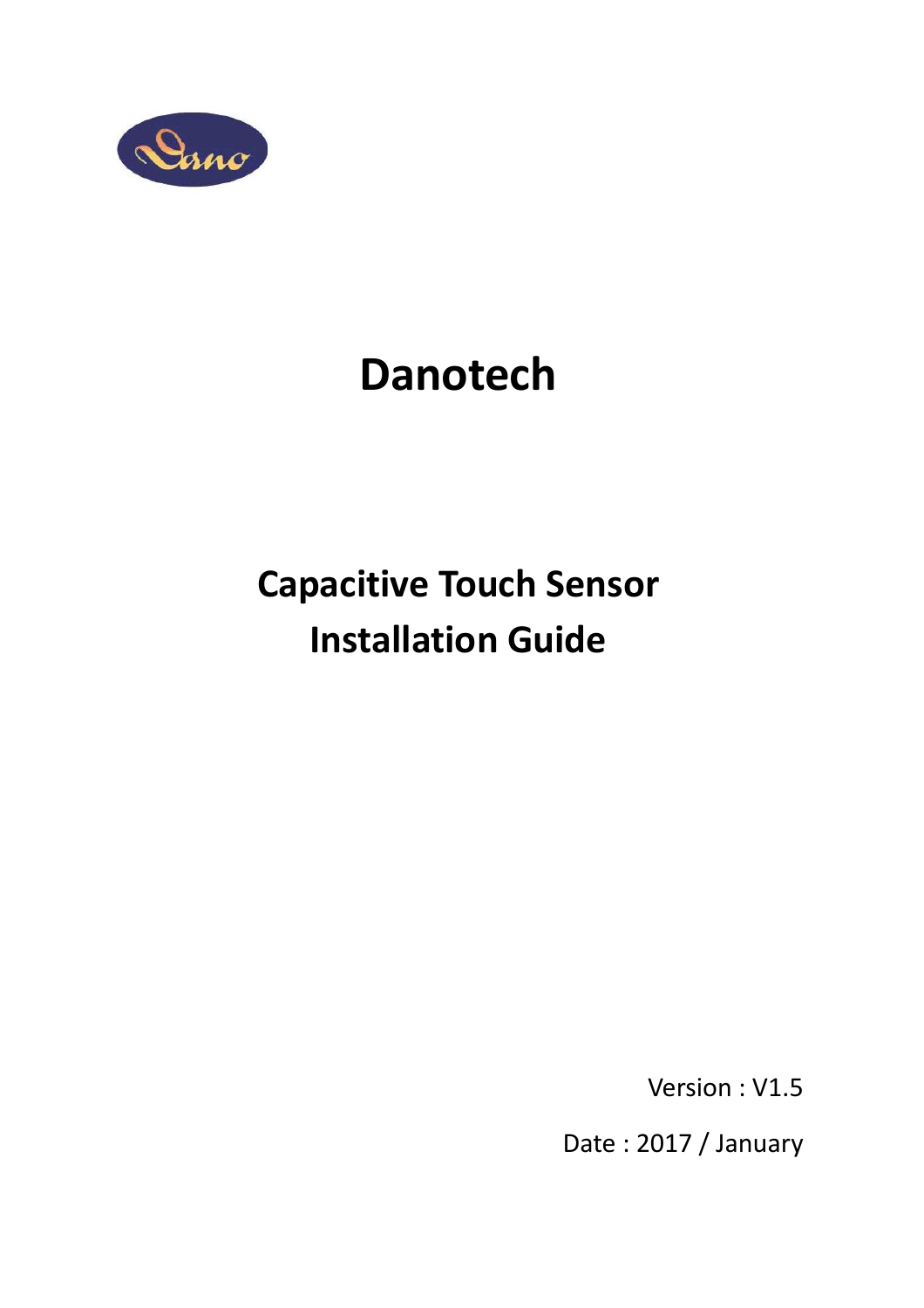## Index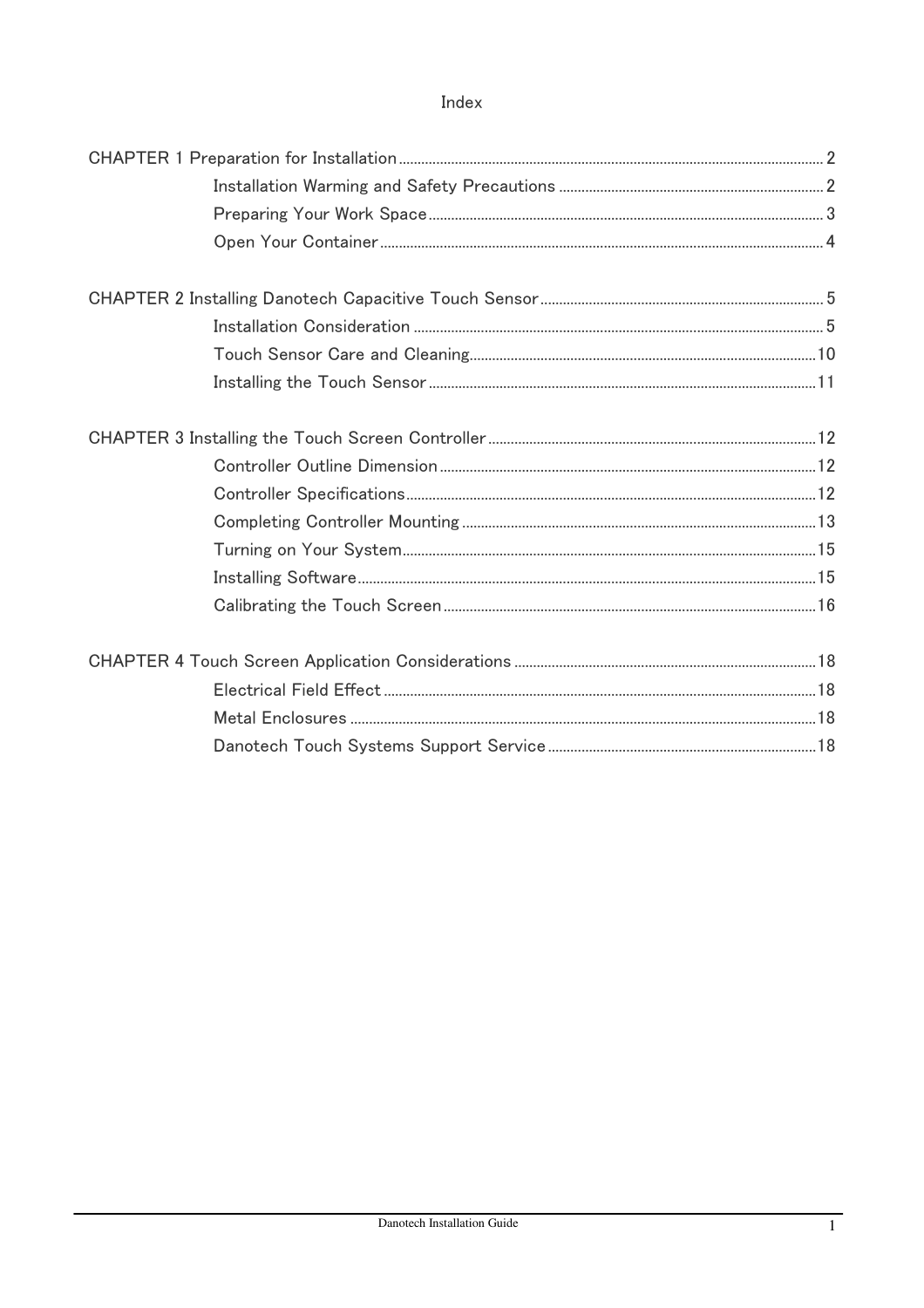# **CHAPTER 1 Preparation for Installation**

# Installation Warming and Safety Precautions

#### Installation Warming

- Please follow the Installation Guide for your assembly steps.
- Pay attention to the CAUTION Mark in the Installation Guide.
- Please install each assembly component carefully.

#### **Important Safety Information**

#### **A** CAUTION

Before installation, please read below Safety Information. Wrong assembly way may hurt yourself and damage the assembly components. Please be sure to read and understand all Warning and Safety information.

- Please make sure you have enough experience in assembling and disassembling for the different types of display, and understand the electronic properties of the components.
- Please take off the items that may scratch the Sensor or the Display from you, such as watch, ring, necklace, and so on. In order to protect your safety and keep the components working correctly, wearing an anti-ESD wrist strap is necessary.
- Avoid placing any foreign objects or connecting cables onto the Touch Sensor and Display.
- Pay attention to the FPC tail creasing and routing, and do not try to use the tail to pick up the sensor.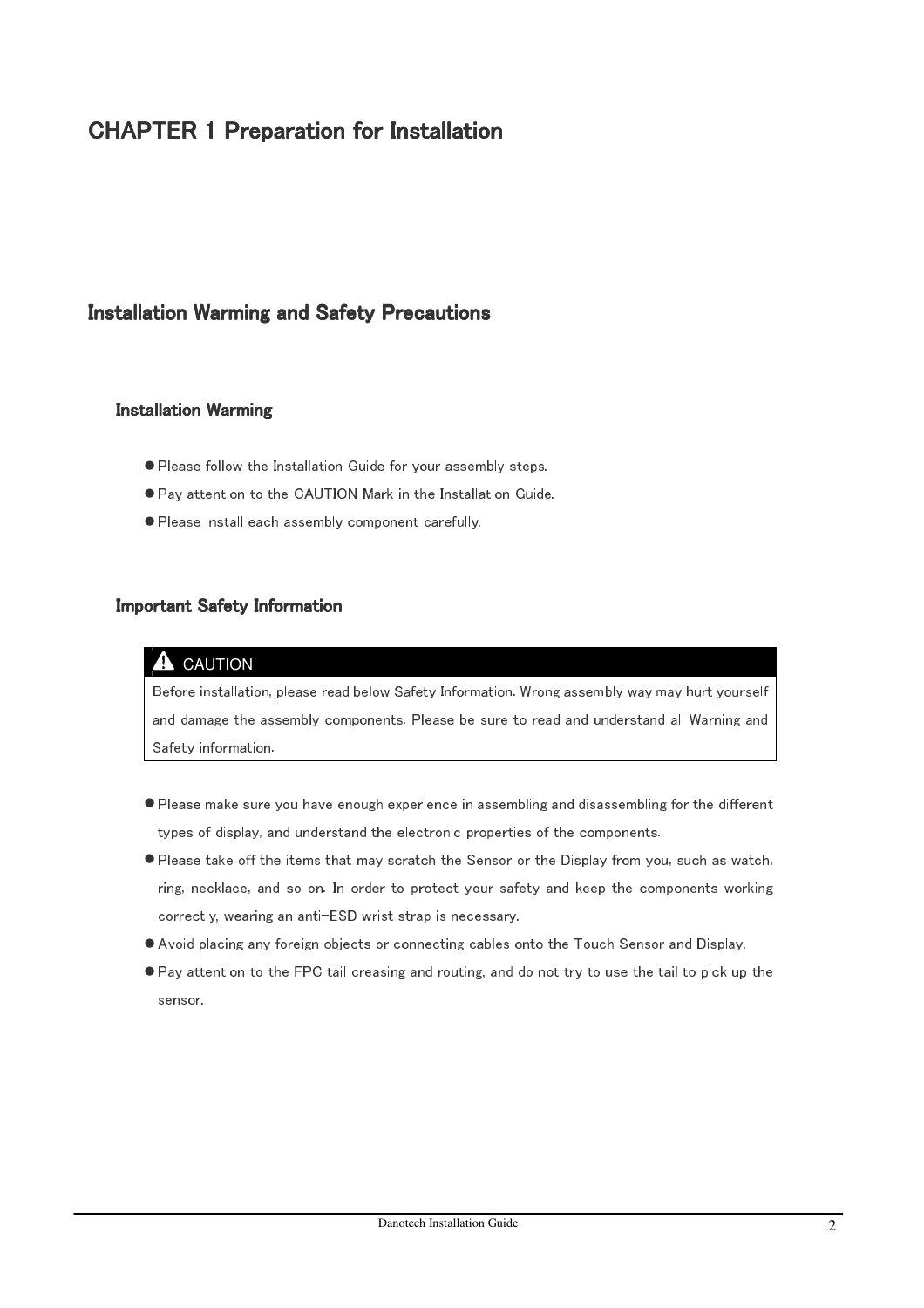# **Preparing Your Work Space**

Preparing your work space will be described step by step in the following categories, respectively: Protective Demand, Supplies Demand, and Tools Demand. Please be sure to prepare your work space for good work efficiency.

## **Protective Demand**

- A working space that make you feel comfortable.
- An anti-ESD wrist strap or gloves.
- A working pad with anti-ESD function and good protection for collision.

#### Supplies Demand

- Natural cleaner and soft wiper
- Sealing Tapes
- Double-side foam Tapes
- Plastic washers or spacers
- Electrical Tapes (for affixing the tail)
- Container for holding loose parts (Such as a paper cup)

#### **Tools Demand**

- Screwdriver
- Screws for the controller
- $\bullet$  Knife
- Mounting poles for the controller
- Wire stripper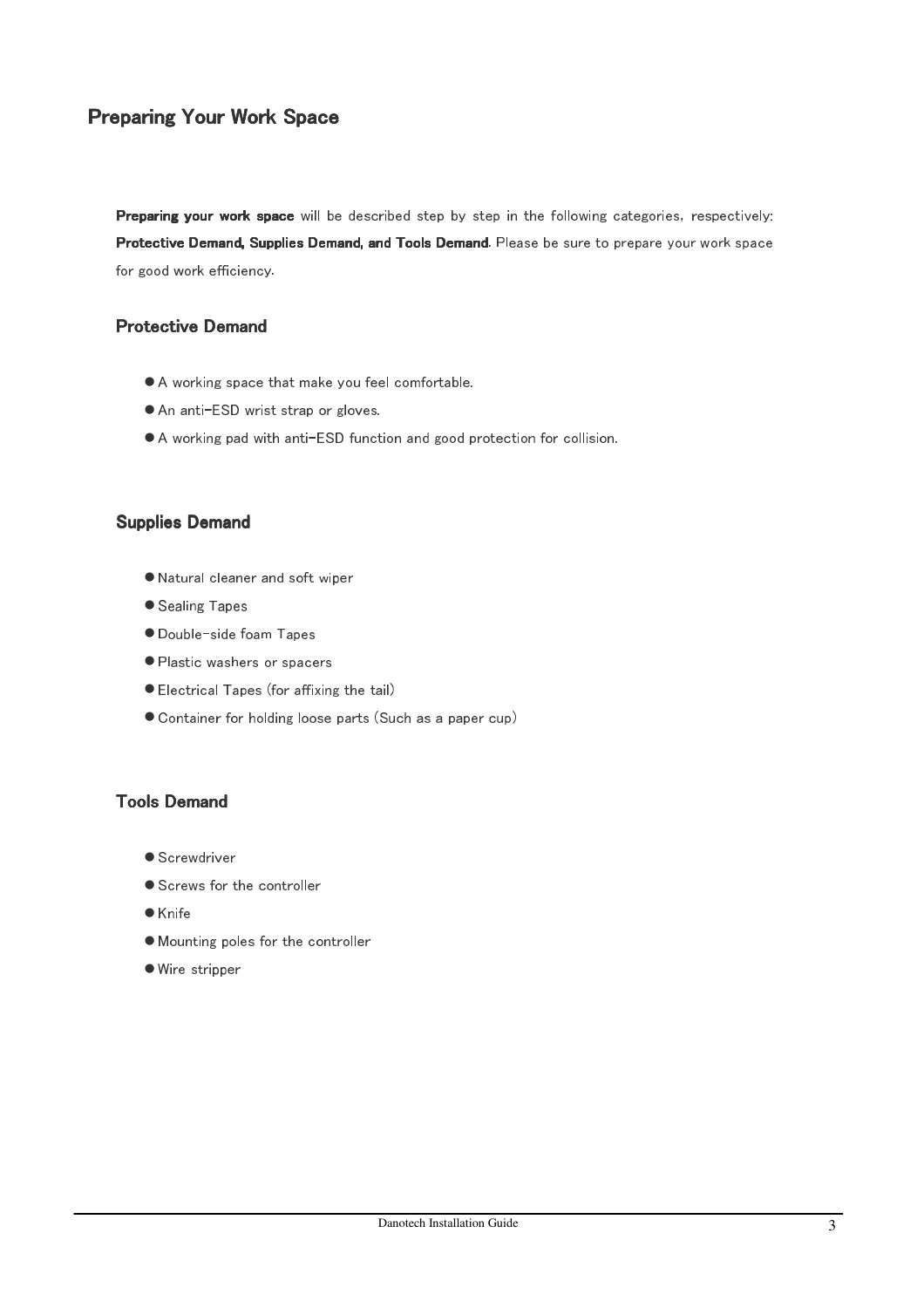# **Open Your Container**

Before your installation, please open the shipping container and check following necessary components for a complete installation.

- A capacitive touch sensor
- A controller board for touch sensor
- Y-Cable (switch to USB or RS232 interface)
- A Serial (RS-232) cable or USB cable
- A CD-ROM (Include driver software and documentation.)
- Extension cable (Optional)

The following components are necessary for your integration:

- A Danotech touch sensor
- A touch screen controller board
- Y-Cable
- Controller driver

Remove all tapes on the package, handle the touch sensor carefully, place it on a clean, anti-static pad, then remove the protective film and clean the touch sensor with natural cleaner and soft wiper.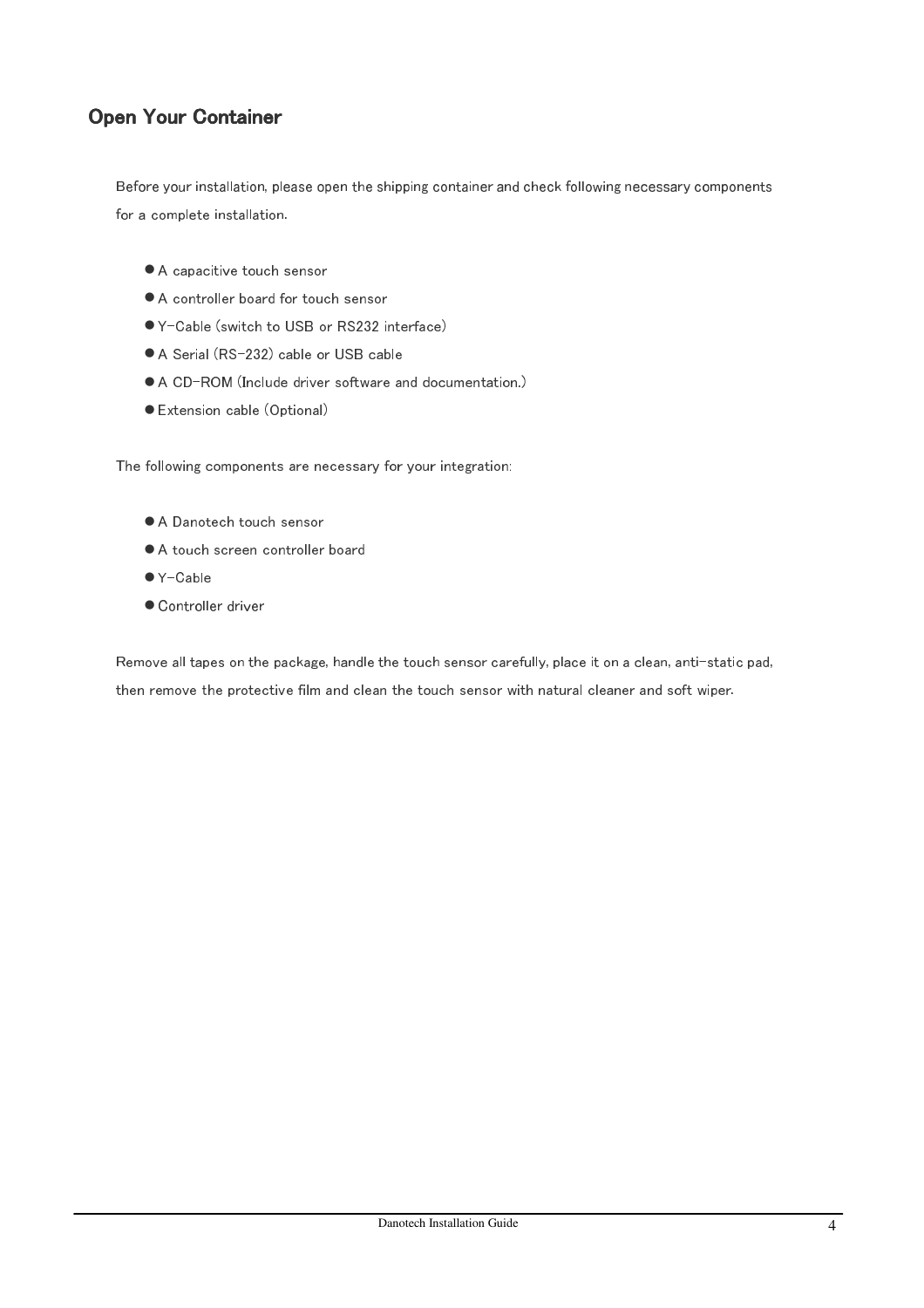# **CHAPTER 2 Installing Danotech Capacitive Touch Sensor**

# **Installation Consideration**

#### **Confirm Your Work Space**

Before installation, confirming following things is necessary for smooth installation:

- Please confirm if the workspace and the necessary tools are prepared completely, and refer to Chapter 1 "Preparing your work space" for detail.
- Please connect the display and the sensor to the computer then turn on, for the sake of confirming if the components are working well, and without damage or shortage. Then remove the power plugs and the connecting cables.

After confirmation, please follow below assembly steps to perform the installation.

#### **Basic Mounting Procedure**

Step1. Verify if the display and the sensor work correctly.

- Step2. Disassemble the bezel of the display.
- Step3. Mount the sensor onto the display.
- Step4. Install controller.
- Step5. Connect the tail and the cable to the controller.
- Step6. Reassemble the bezel of the display and then connect to the computer.

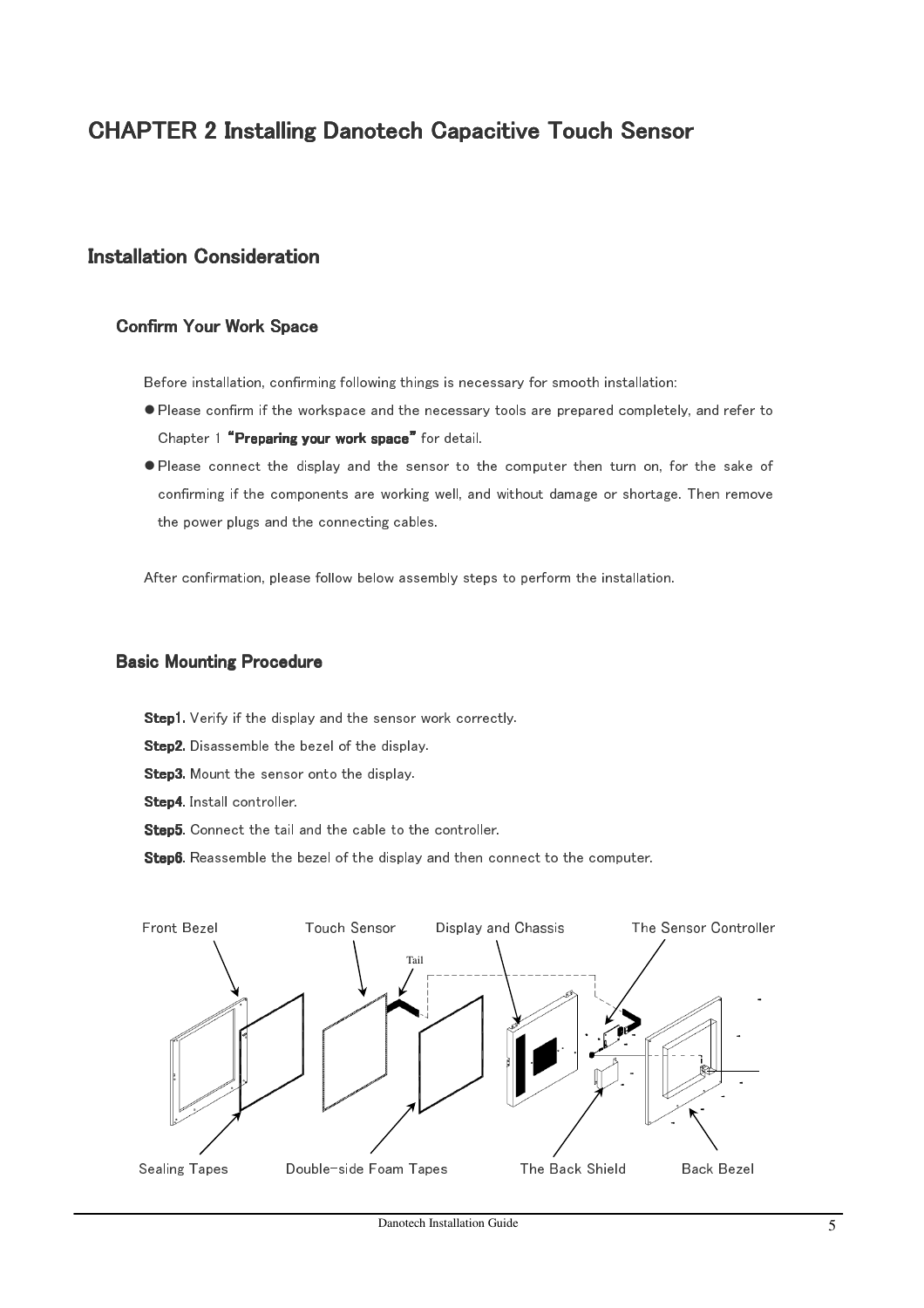#### Important Note for the Components

#### Front Bezel and Sealing Tapes



Please do not use rubber containing the ingredient of sulfur as the sealing tapes. In high temperature environment, the sulfur will damage the reliability of silver trace somehow.

It is important for using Sealing Tapes to prevent dust, dirt, water, and particle. Normally, it's recommended to use Single-side Foam Tapes as the sealing tape. Please simply align and adhere the tape to the front bezel edge. The tape should contact the Sensor perimeter to ensure a good seal without touching the viewing area to avoid interference. Do not adhere the tape to the sensor surface.

The gap between the Front Bezel and the Touch Sensor is important for good assembly. Especially, if the Front Bezel is metal or has conductive paint, please keep a proper distance to avoid interference from the Front Bezel. The optimal distance is  $3°6$ mm for metal enclosures, but it is adjustable per your system design.

Please mount the sensor directly to LCD. Avoid mounting LCD and sensor independently to a common bezel. The gap between the sensor and the LCD may be influenced, while the stresses are applied to the bezel. It may cause erratic operation and false touches.

Please avoid attaching the sensor to a door, if the display is attached to a cabinet for the same reason as above. If this cannot be avoided, do not operate the sensor with a partially open door. Upon closing the door, always reset the controller. It can prevent erratic operation such as jittery cursor and variable offsets.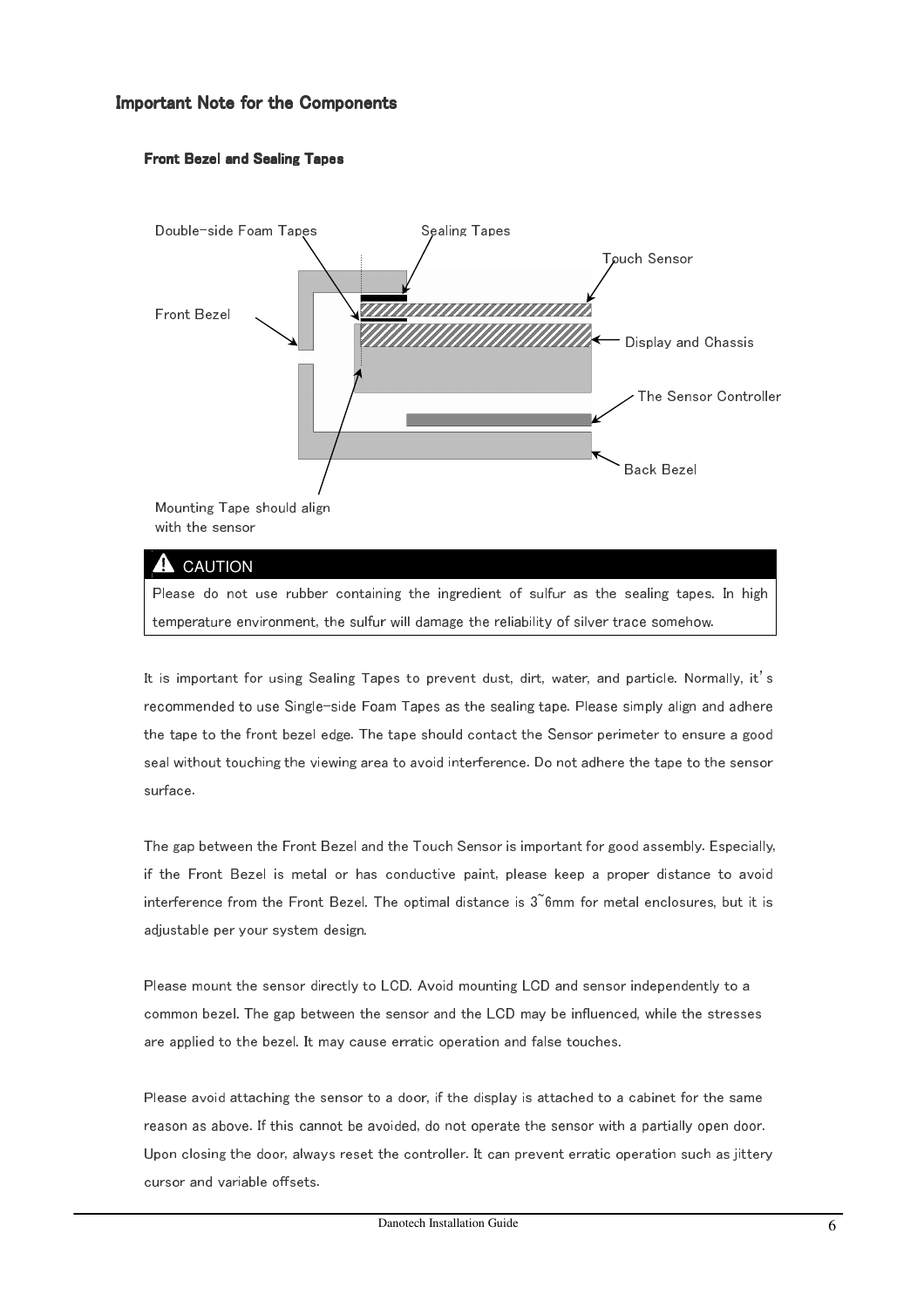

The Touch Sensor must be mounted onto Display by Double-side Foam Tape. It will keep the Touch Sensor away from the Display metal frame to prevent electric interference. Please make sure the gap between the Sensor and the Display will not vary due to compression or expansion from touch forces or temperature changes. The foam tape should have a minimum thickness of 1.5mm. (3M VHB 4956 for recommended) to mount Touch Sensor on the Display for the optimal performance of the Touch Sensor. When the Touch Sensor size is large (for example, larger than 24"), suggest to use foam tape with over 2 mm thickness in order to get better touch performance. The thickness is still adjustable per your system design.

| Optimal Distance for each Component |                                                                            |               |           |
|-------------------------------------|----------------------------------------------------------------------------|---------------|-----------|
|                                     | Sensor Size   Metal Front Bezel $\leftrightarrow$ Sensor $\leftrightarrow$ |               | - Display |
| $58" \sim 224"$                     | $3\nu$ fmm                                                                 | $\geq$ 1 5mm  |           |
| $24.2" \sim 31.8"$                  | $3\nu$ fmm                                                                 | $\geq$ 2.0 mm |           |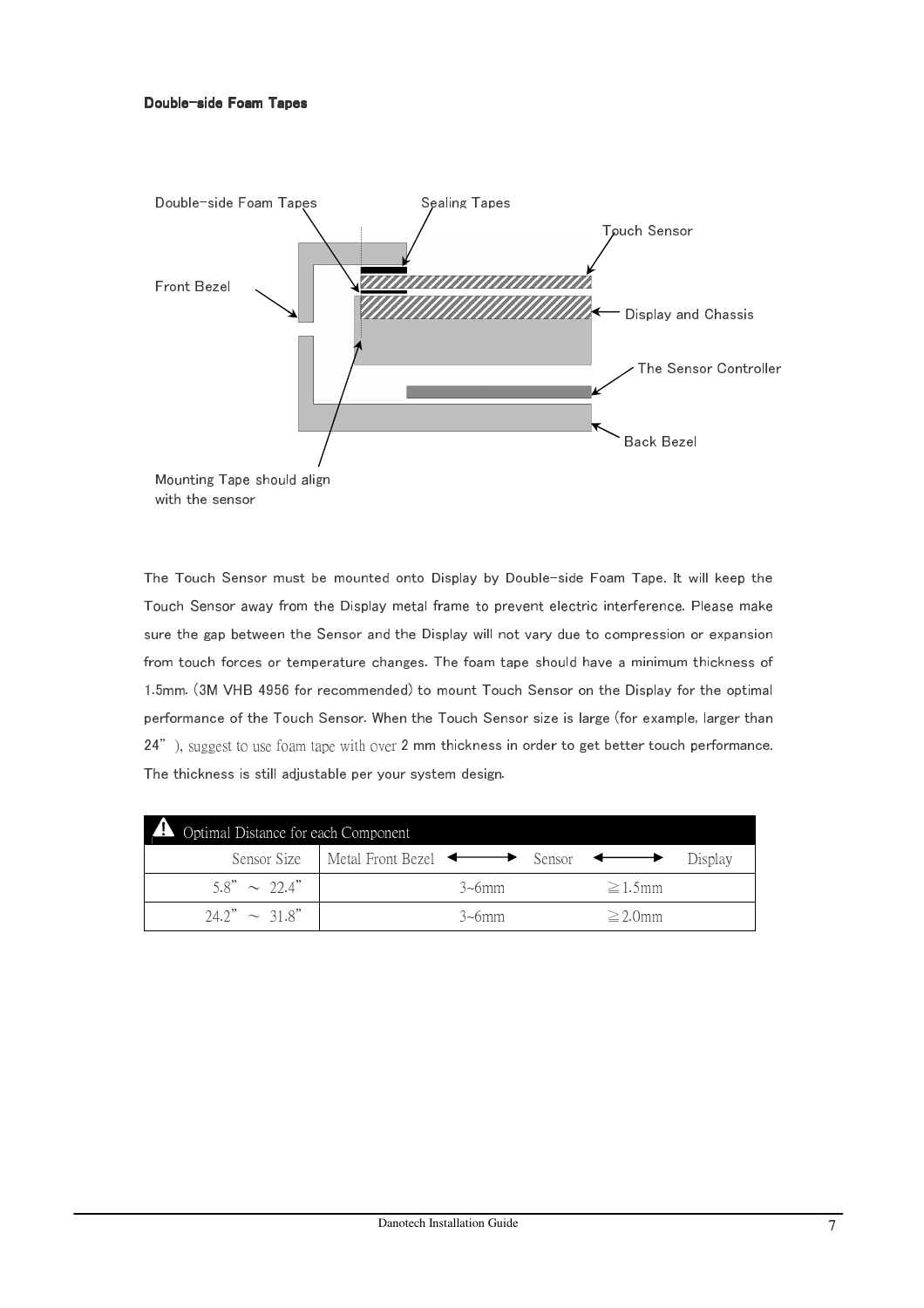## **A** CAUTION

Please handle the touch sensor with care and avoid placing any foreign objects or connecting cables on the touch sensor. The tail is an electrical connection and not designed for high stress. Please take care with the tail when assembly. Do not bend the tail with constant stress and be sure it will not move freely after assembly.

- If you need to remove the sensor for service, do not try to pry the sensor away from the display. You may break the glass and injure yourself or others.
- Never pick up the touch sensor by holding the tail. If necessary, the tail can be bent only once and not place constant stress on the tail. Never bend the tail close to the edge within 5mm from the sensor edge. Keep the connection and routing as smooth as possible.
- After assembling the touch sensor and display, affix the tail to the display chassis, and use Electrical Tape to fix Tail near the connector end to make sure the connection between Tail and controller is well. If necessary, the Tail can be extended by an optional extension cable. If extension cable is used, please always affix the cable and two ends of the extension cable to chassis by using Electrical Tape to prevent the unstable connection from shaking. In some application, unstable connection will affect the performance of touch. Never Route the Tail and the extension cable near the Backlight Inverter and Power Supply of the Display in order to reduce the EMI interference. Do not bend the extension cable with a sharp angle.



possible. If necessary, the tail can be bent only once and not place constant stress on the tail.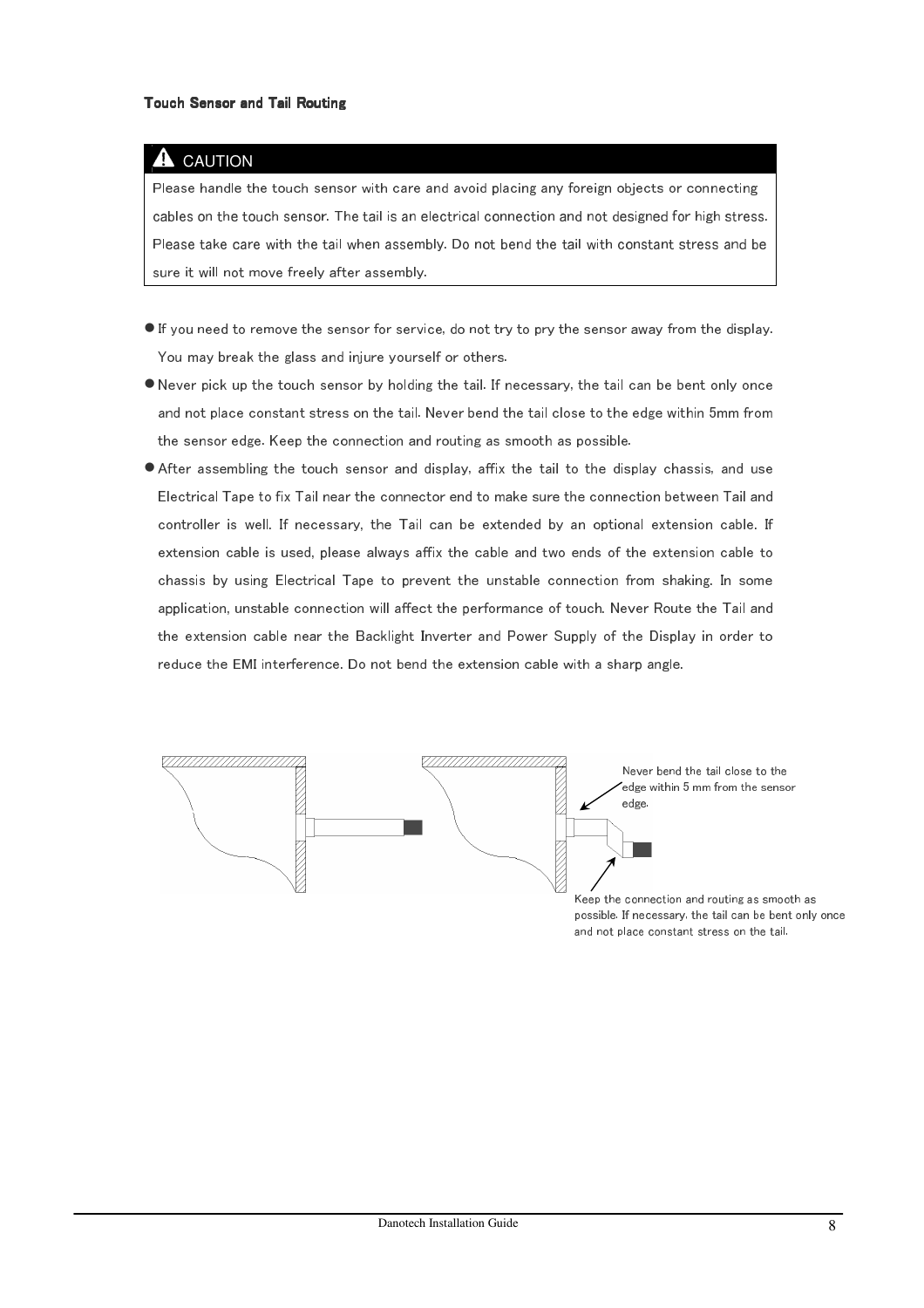#### **Display and Chassis**

#### **A** CAUTION

Keep the display to be powered off when assembling and disassembling the touch sensor. There may be hazardous voltages present in the display.

First, please check the condition of the display before you install the touch sensor into the display. If the display is working properly, please turn off the power, disconnect all cables and power plugs, and then disassemble your display for installation.

- Keep all components in care after removing them from the display.
- Avoid placing any foreign objects or connecting cables on the display.

#### **Touch Sensor Controller**

- The controller supports USB & RS232 interface. Before installation, please make sure the interface is chosen and connected correctly.
- Avoid dropping or making a collision, and keep it dry.

#### The Back Shield

If the back shield of the DISPLAY module is removed, please make sure to put back the back shield. It can protect the controller from electronic noise and get the best performance.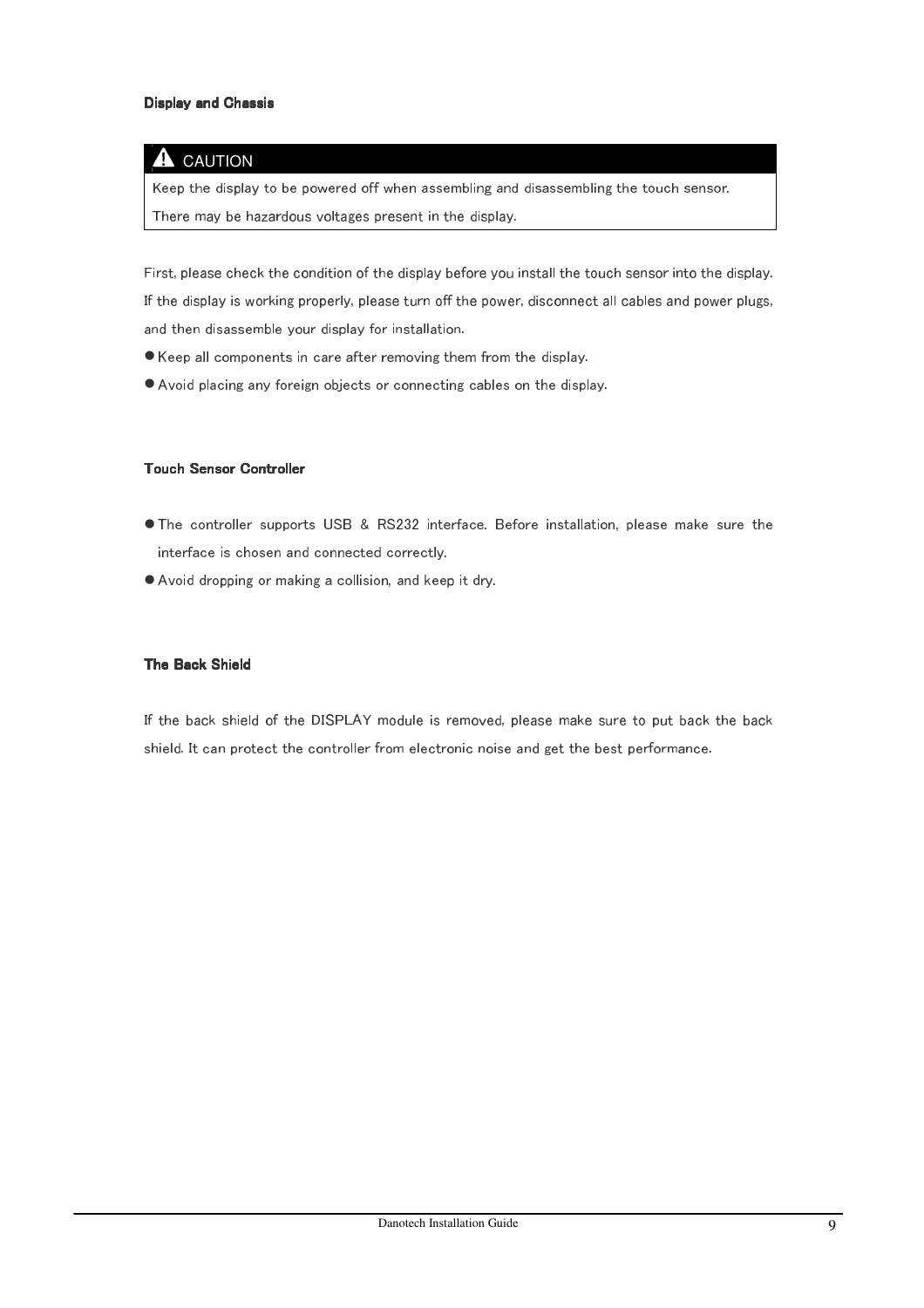# Touch Sensor Care and Cleaning

#### CAUTION A

Avoid placing any foreign objects or connecting cables on the touch sensor, and do not let any metal physically contact the front or sides of touch sensor and tail. This may induce an electrical field effect and confuse the controller.

- Ensure no any metal material or sand on the surface of the touch sensor before you start cleaning the touch sensor. Especially when you add pressure on a small material such as sand and then scratch the surface. This action always damages the touch sensor and unrecoverable.
- $\bullet$  It's recommended to use an isopropyl alcohol and water solution ration of 50:50 for cleaning your touch sensor. Please use soft and lint-free cloth for cleaning purpose. Always dampen the cloth and then clean the sensor.

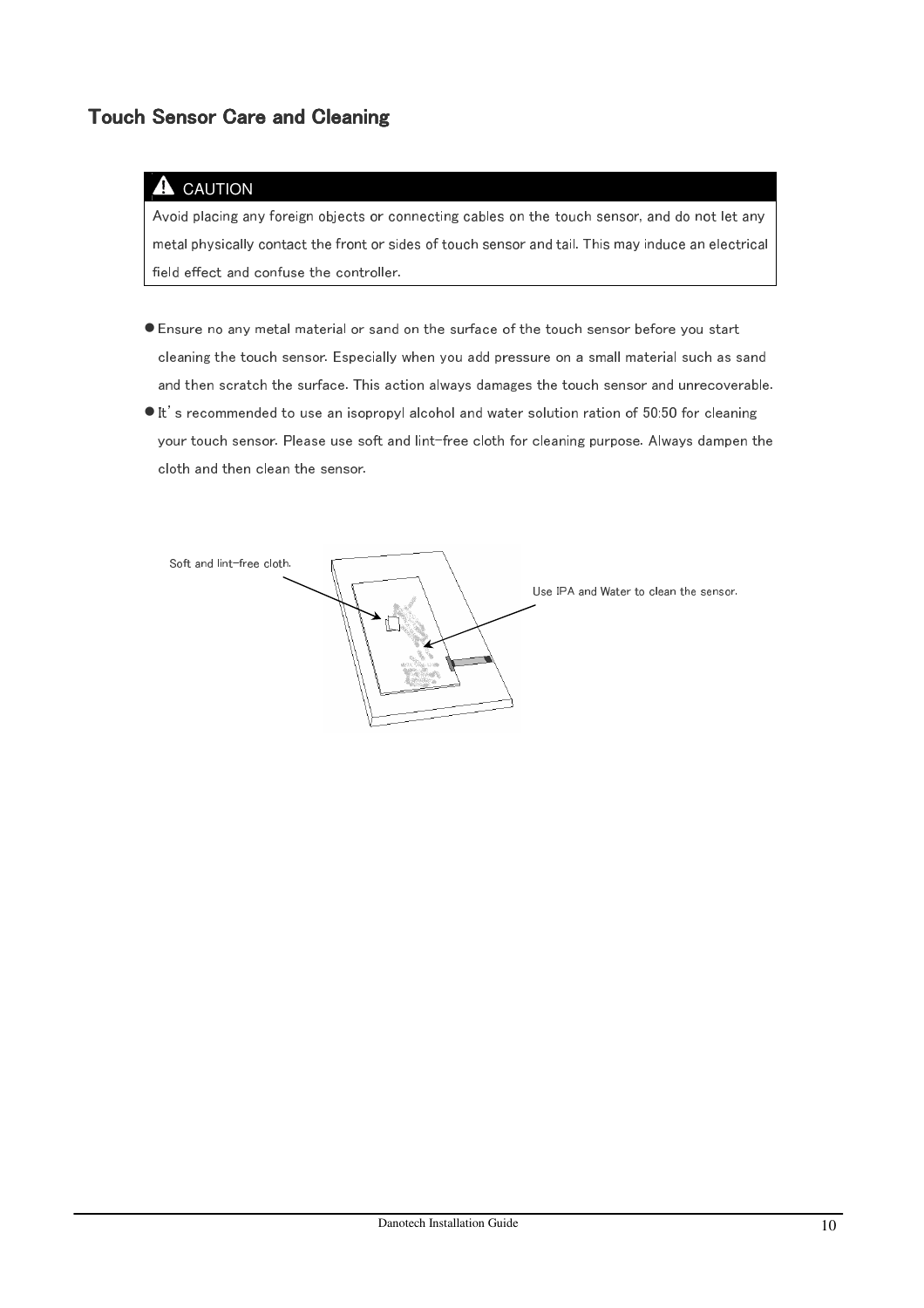# Installing the Touch Sensor

#### Disassembling the Display

#### $\triangle$  CAUTION

Before disassemble the Display casing, the power must be disconnected and remove the pedestal.

#### Removing the Front Bezel

After removing the power and the pedestal, face down the Display on a pad with anti-ESD function and good protection for collision. Remove the screws from Display, and being sure to label them and put them into the prepared paper cup, then put them aside with the Front Bezel together.

#### Mounting the Sensor to the Display

- Step1. Apply the double-side foam tape around the Display surface. And then pull off about 5 mm of tape liner near one end of each side, but not tear off all. Fold the liner at 90 degree angle, not cut off the liner.
- Step2. After tearing off the protective film of the back side of the sensor, align the center of the sensor viewing area to the center of the display.
- Step3. Attach the Touch Sensor to Display carefully. Make sure it without dirt, dust, and particles between them, and align for the correct position.
- Step4. Slowly pull out the remained liner of the double-side tape each side after holding the sensor in place.
- Step5. Press firmly down each side of the sensor, make sure the sensor are adhered to the display completely .
- Step6. Use natural cleaner and soft wiper to clean the Touch Sensor.

#### **A** CAUTION

The tape should not form a full seal. Preserve 1-2 mm gaps at the corners for ventilation to avoid damaging the Display with temperature and pressure equalization issues. If you need to remove the sensor for service, do not try to pry the sensor away from the display. You may break the glass and injure yourself or others.

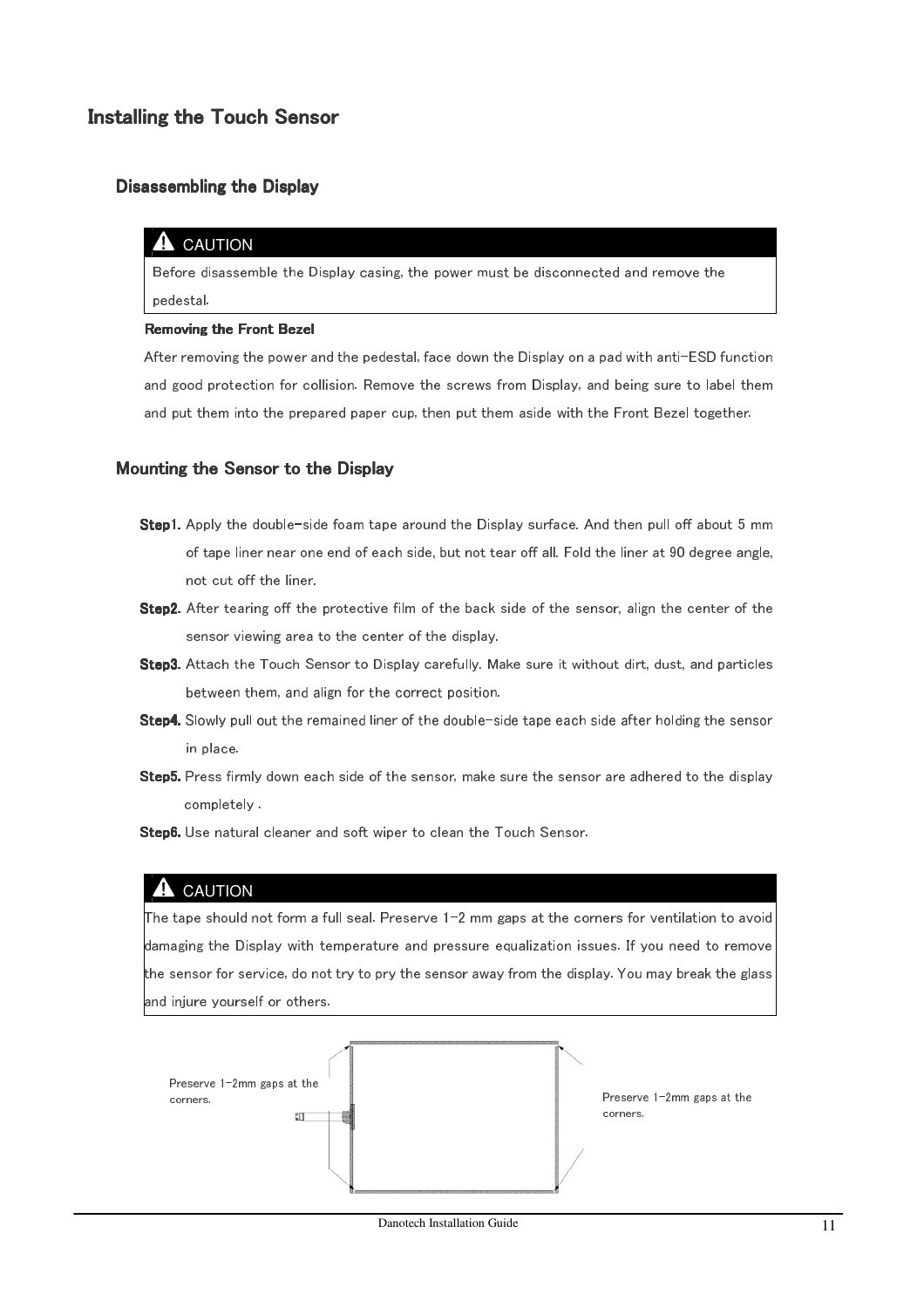# CHAPTER 3 Installing the Touch Screen Controller



# Controller Outline Dimension

| Circuit Board Dimension        | $62$ mm x $33$ mm $(2.445$ inches x 1.299 inches)      |  |  |
|--------------------------------|--------------------------------------------------------|--|--|
|                                | D.C.+5V, external 5 12V unregulated power              |  |  |
| Power Requirements             | (Maximum 65mA, typical 55mA, 50mV peak to peak maximum |  |  |
|                                | ripple and noise)                                      |  |  |
| Operating Temperature          | $-40$ to 80 °C                                         |  |  |
|                                | Bi-directional RS-232 serial communication             |  |  |
| Interface                      | USB 20 compliant                                       |  |  |
| Protocol                       | RS232 No parity,8 data bits,1 stop bit,9600            |  |  |
|                                | baud (N,8,1,9600)                                      |  |  |
|                                | USB: Full Speed, USB 2.0 compliant                     |  |  |
| Resolution                     | $2048 \times 2048$                                     |  |  |
| Report rate                    | Adaptive Sampling Rate. Max. 180 points/sec            |  |  |
| Response time                  | Max. 25 ms                                             |  |  |
| Electro-Static Discharge (ESD) | Contact: 8KV / Air: 27KV                               |  |  |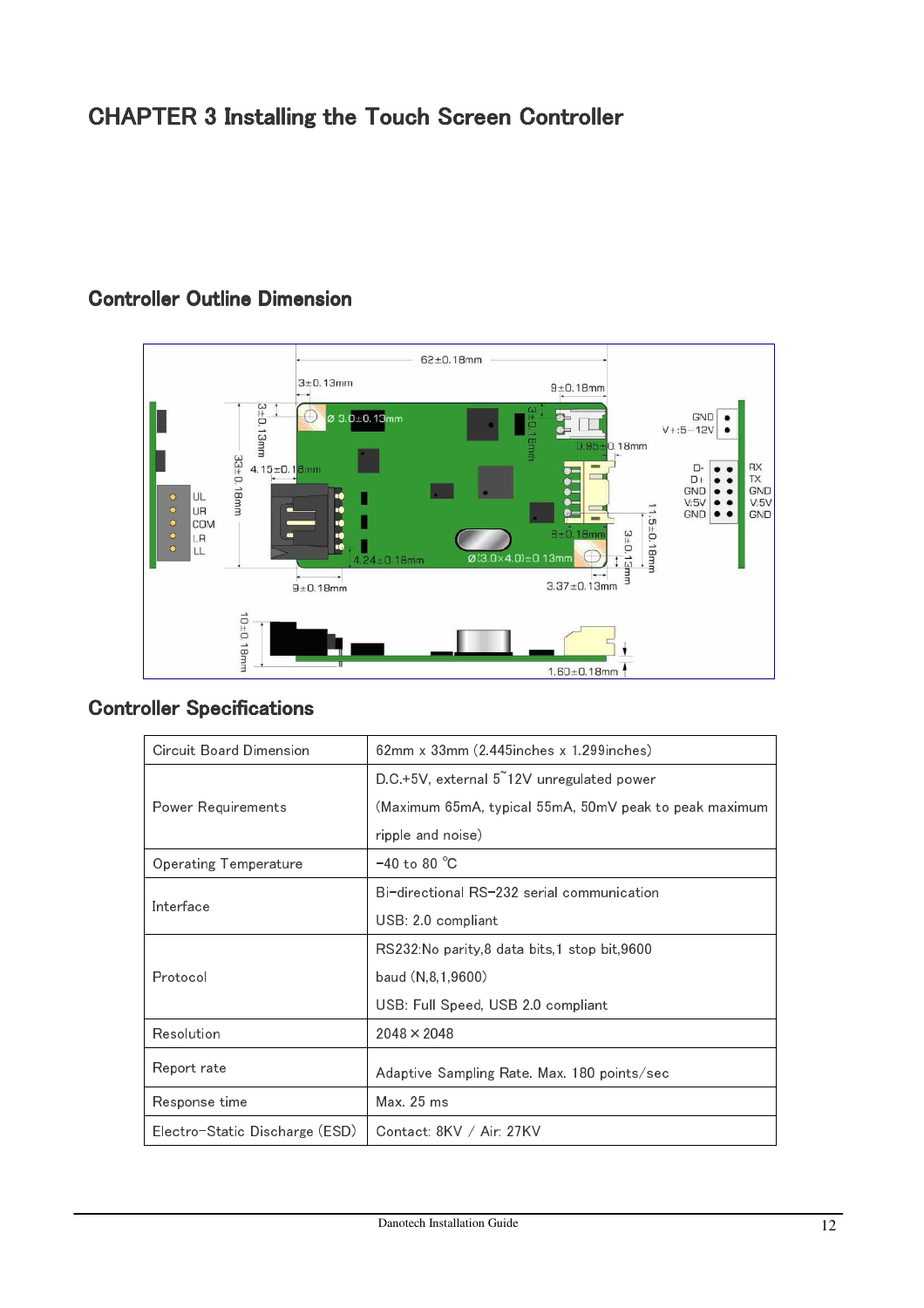# **Completing Controller Mounting**

#### **Positioning Your Controller**

Before installing the controller, please wear Anti-ESD wrist strap first. Make sure that there is enough internal space for accommodating touch panel controller. Choose a proper location for the controller on the back side of the LCD chassis. Determine the positions of the controller mounting holes. Drill at least two mounting holes and tap the holes for mounting screws. Choose proper length of poles for the electrical isolation between the controller and the LCD chassis.

#### **A** CAUTION

Ensure the controller board is proper grounding to the chassis with the mounting screws. This can provide a stable reference voltage for controller and prevent from ESD shock. Do not positioning the controller near the backlight inverter or LED power supply.

#### **Interface Selection**

Upon your selection of computer/controller interface (RS232 or USB), simply connect the cable (RS232 or USB) to the proper interface of the Y converter cable.



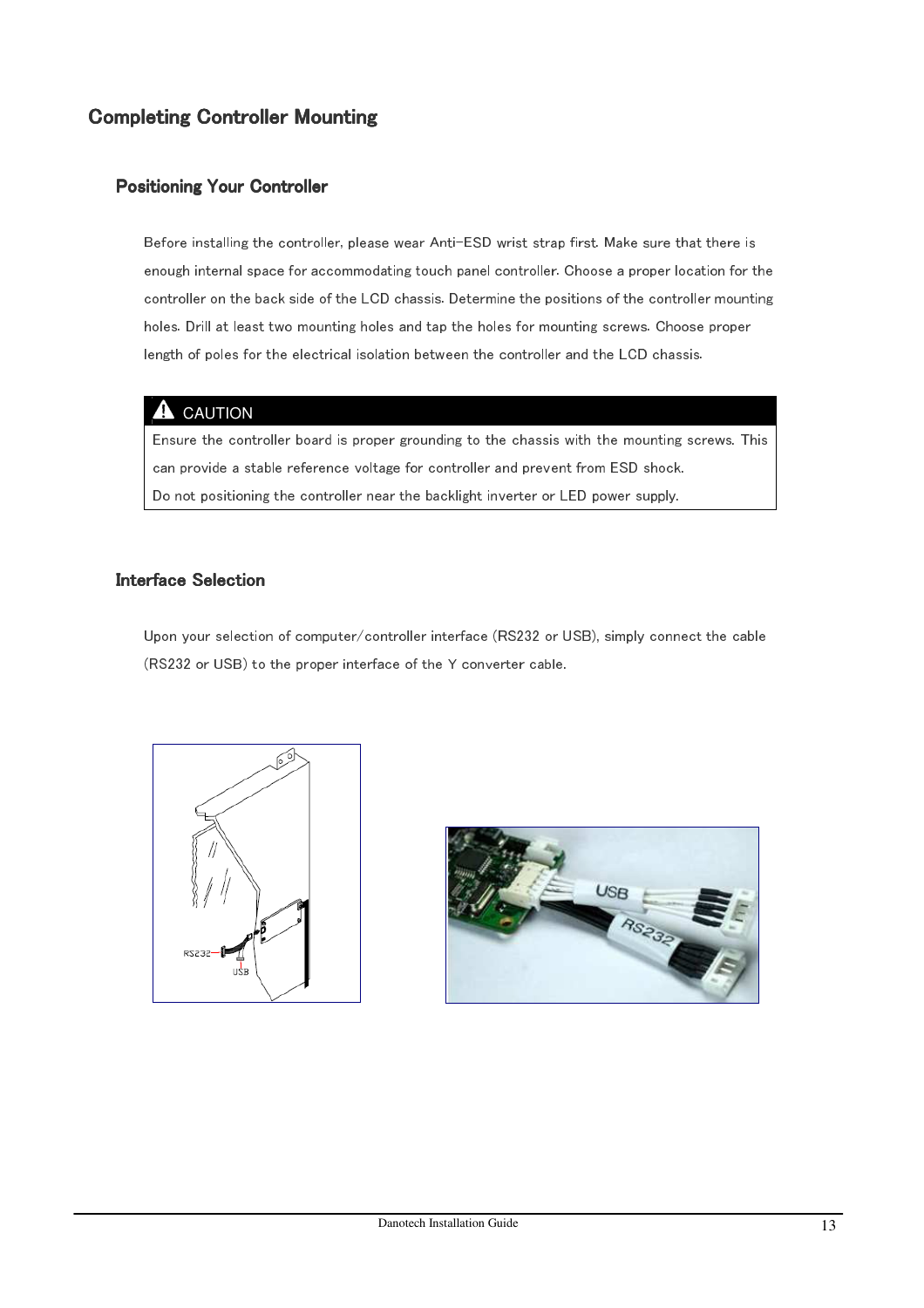#### Controller Mounting Steps

- Step1. Secure the controller onto the back side of the LCD chassis by using proper size screws.
- Step2. Reconfirm controller interface selection (RS232 or USB).
- Step3. Connect the tail of touch sensor to the locking connector on the controller, and affix the tail to the chassis of LCD panel by electrical tape. Be aware not to bend the tail more than once as mentioned earlier.
- Step4. Connect your Serial or USB cable to the controller and route the other side of cable out of the rear case, and then secure the cable to the case.
- Step5. Test your touch controller by connecting the interface cable to your computer. For serial type controller, connect both PS/2 and RS232 cables to the PS/2 port and RS232 port on your computer respectively. For USB type controller, use a USB cable to connect the controller with your computer. After the connection, the LED light on the controller should keep blinking.
- Step6. Reassemble the LCD panel and rear cover.

## **A** CAUTION

It will interfere the controller if you change the assembly when the controller is under working, for example, changing the distance between sensor & front bezel, or changing the distance between sensor & LCD, or attaching metal front bezel onto sensor, or mounting sensor onto the LCD, and so on. If you have done something mentioned above, especially in testing phase, you will sometimes experience poor performance of Touch Screen. In this case, please reboot the controller to make everything back to normal situation. An easy way to reboot the controller is to re-power on the controller (for example, re-plug the USB cable connecting controller with host system).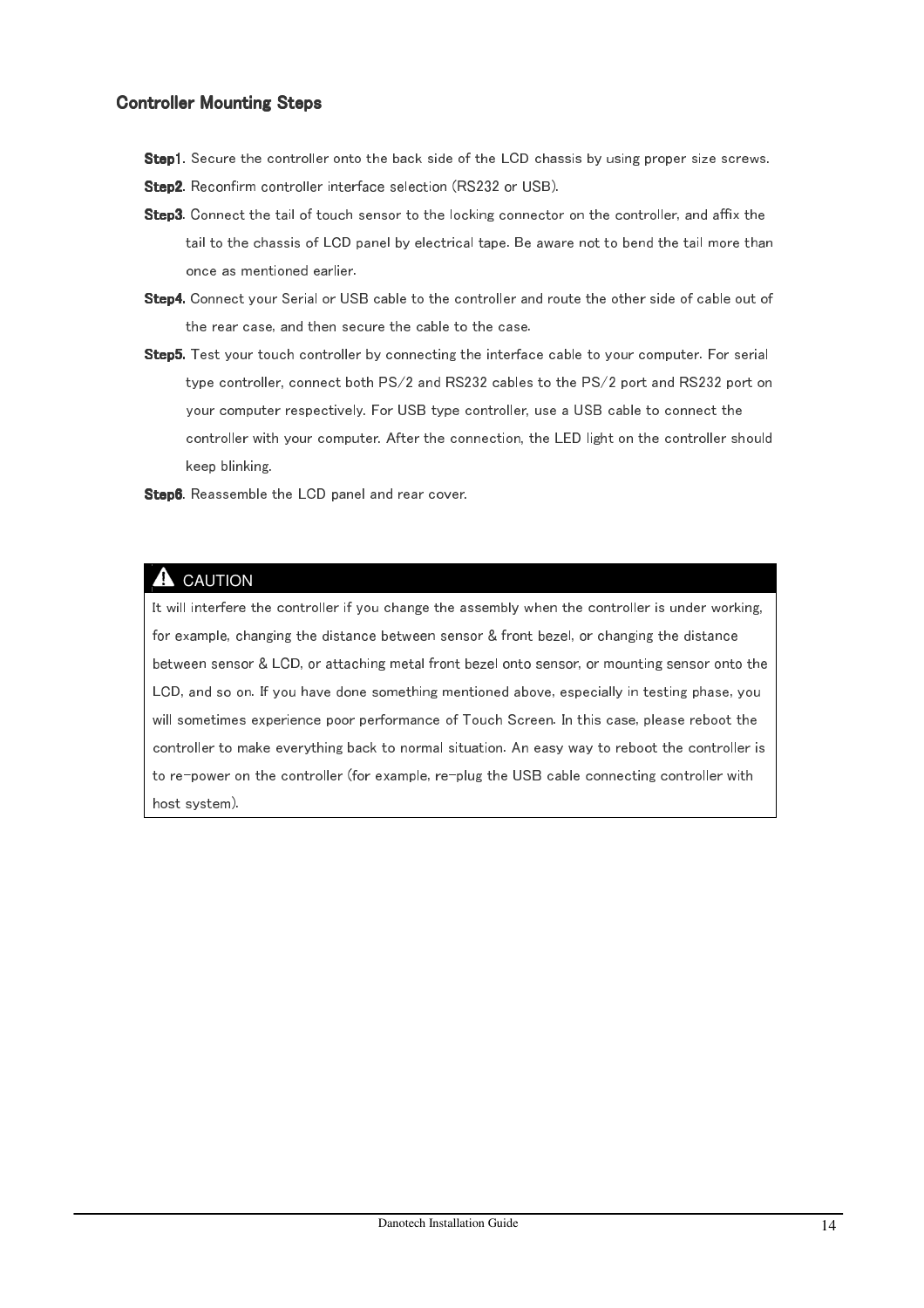# Turning on Your System

Make sure all cables and screws are connected properly and fixed. Then turn on your monitor and computer.

- For most operation systems today, it should find a new device automatically and have a basic function for operation.
- When we touch the touch screen, the LED light on the touch screen controller will have a corresponding signal light.
- If we may find a new device on the operation system, we can make sure that the device is connected well.
- For the next step, we need to install the correct driver for the new device, touch controller device.

Congratulation! You successfully installed the touch controller and connected the touch screen to your computer. You are now ready for the final task.

# **Installing Software**

Danotech provides user the following operating systems for touch panel system.

- $\bullet$  Windows 10
- Windows 8.1 / 8 / 7 / Vista / XP / 2000 / ME / 9X
- Windows NT4.0 / CE.Net / CE6.0 / Embedded Compact 7 / Embedded Compact 2013 / Embedded XP
- **Android**
- MAC OS 9.x / MAC OS X (Power PC) / MAC OS X (Intel CPU)
- Linux (Kernel 2.6.24 Upwards) / Linux (Kernel 2.6.23 Downwards) / Linux (Kernel 2.4.x)
- Linux (Customization for SUSE Linux Enterprise Desktop 11 SP3)
- QNX Neutrino RTOS V6.3 / V6.4 / V 6.5
- $\bullet$  MS-DOS

Please install your driver and application according to User's Manual in the CD-ROM.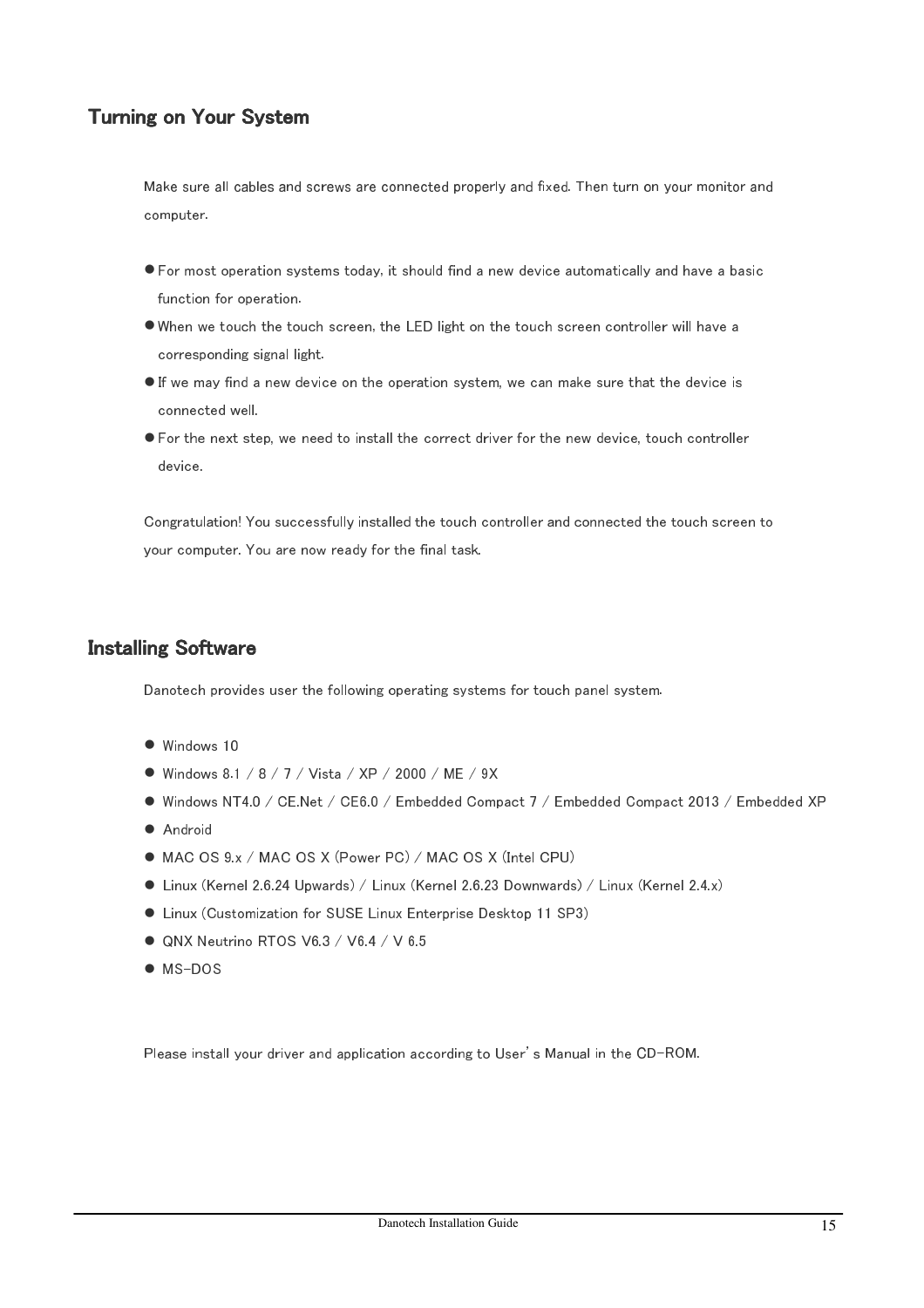# **Calibrating the Touch Screen**

#### CAUTION

Please make sure all cables are connected properly and the controller is connected to the computer correctly. If all cables have been connected correctly but the touch does not response, please re-plug the cable connecting between computer & controller to make host system re-detect the controller.

We provide the functions list below for calibration and linearization. Calibration aligns the touch sensor with the underlying monitor and defines the dimensions and directions of the image areas. The Linearization function is used to compensate the touch screen linearity. After linearization is completed, the linearity of the touch screen will be shown in the Linearity Curve window. In drawing test window, users can verify the panel linearity, calibration capability, and drawing line quality.

#### 4 points calibration

It needs calibration before the touch screen can work accurately. Whenever the user feel the accuracy lost, user can do calibration again to get a more accuracy touch function. Pressing this button, a new window will be popped-up at the location when the touch screen was mapped to area for this touch system to guide the user do 4 points calibration. User should follows the guide to touch and hold the blinking symbol in the calibration window until it shows "OK" to make sure that the utility can gather enough data for computation.

#### **Clear and Calibration**

Press this button to erase the 25 points calibration/linearization parameters and force user to do 4 points calibration again. After 25 points calibration/linearization data was clear, the 4 points calibration data will be invalid. It needs to do 4 points calibration.

#### **Linearization**

Linearization ( 9 or 25 points calibration ) function is used to compensate the touch screen linearity. After linearization completed, the linearity of the touch screen will be shown in the Linearity curve window. Pressing this button, a new window will be popped-up at the location when the touch screen was mapped to area for this touch system to guide the user do 25 points calibration. User should follows the guide to touch and hold the blinking symbol in the calibration window until it shows "OK" to make sure that the utility can gather enough data for computation.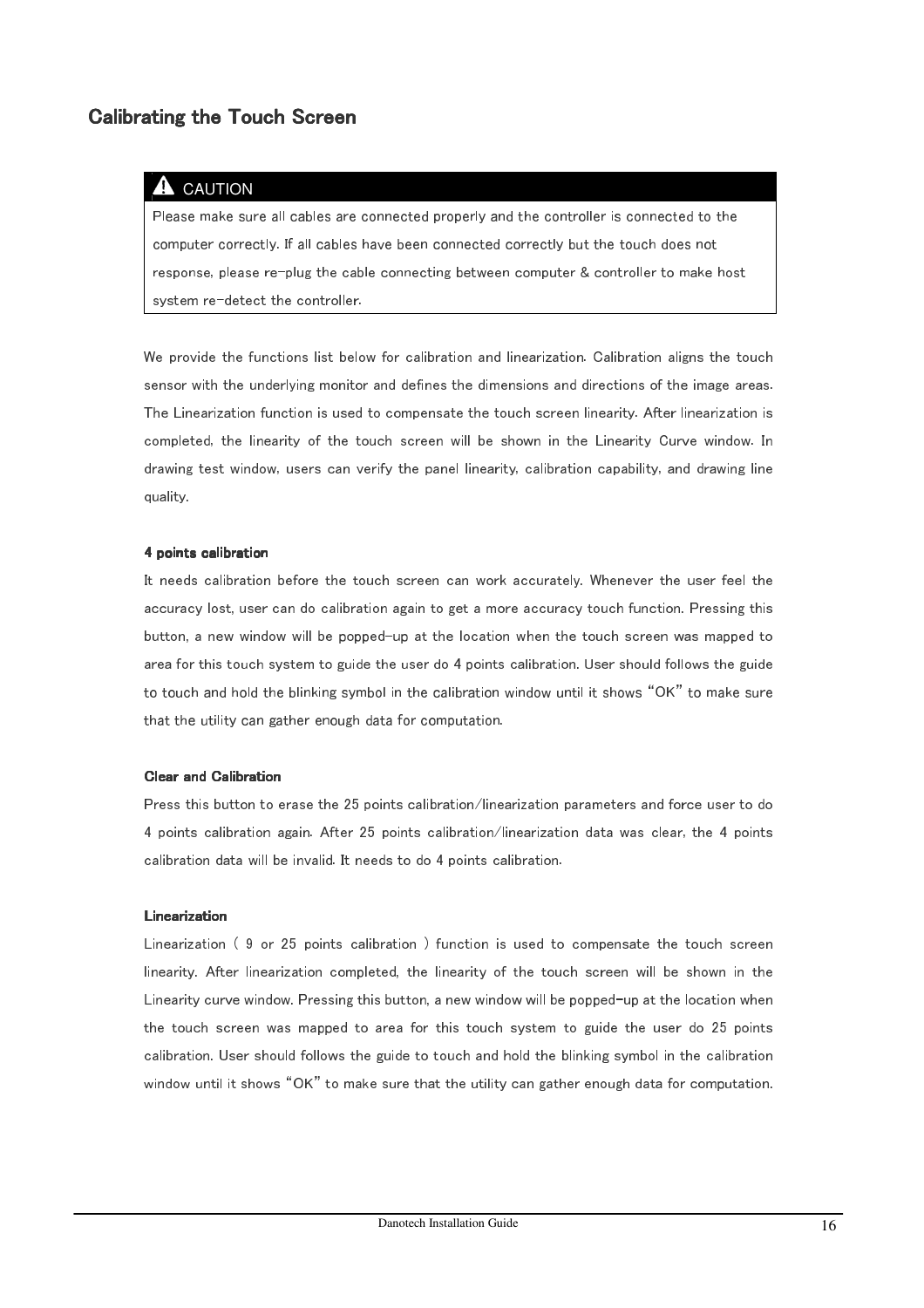#### Draw Test

This function is used for accuracy and performance check. Press this button and a new pop up window will be popped up in the location where the touch screen was mapped to the touch system as below. User can press the 'Clear' button to clear the window. Press 'Quit' button to terminate this draw test.